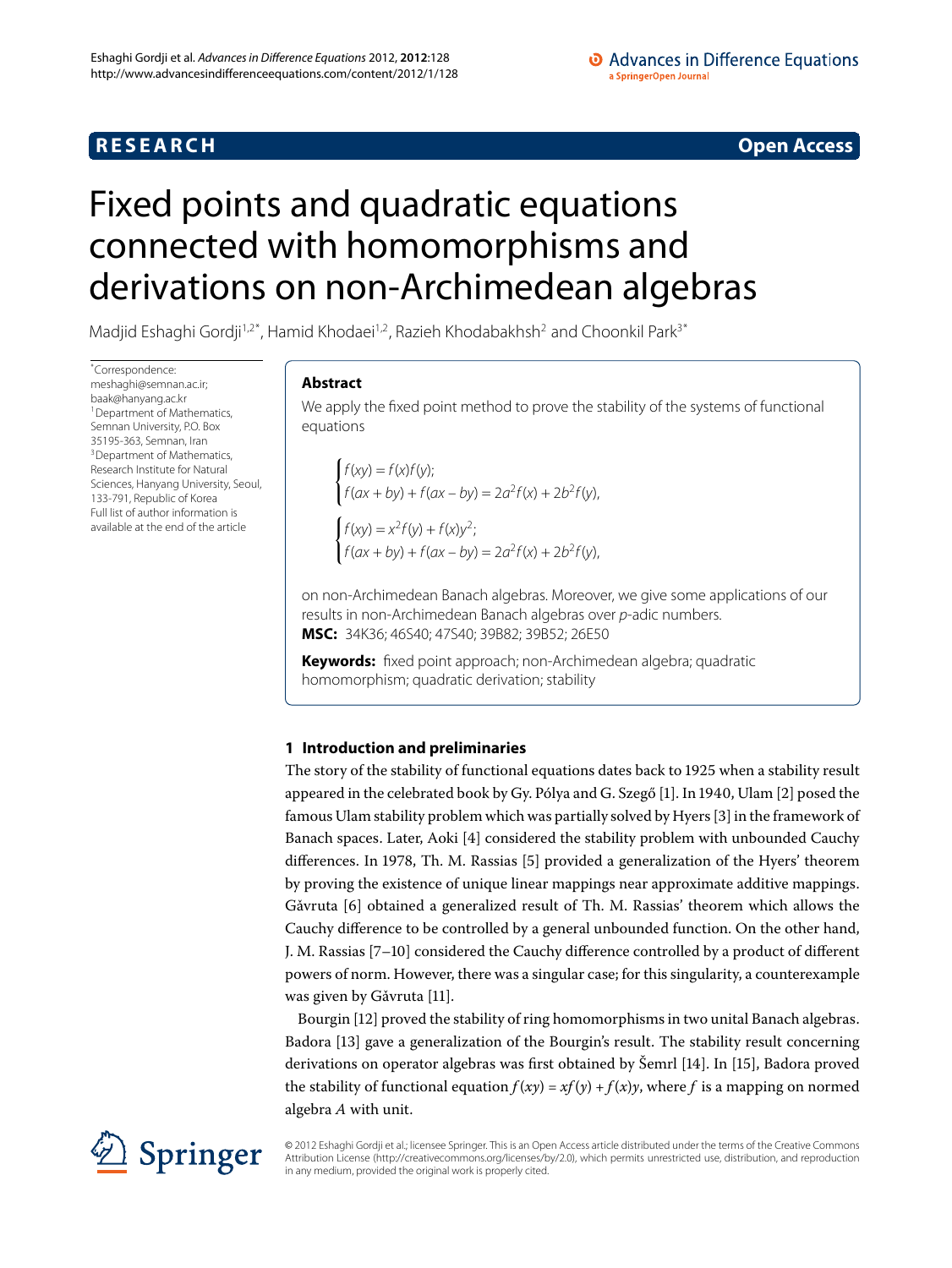Let  $A, B$  be two algebras. A mapping  $f : A \rightarrow B$  is called a quadratic homomorphism if *f* is a quadratic mapping satisfying  $f(xy) = f(x)f(y)$  for all  $x, y \in A$ . For instance, let A be commutative. Then the mapping  $f : A \to A$ , defined by  $f(x) = x^2$  ( $x \in A$ ), is a quadratic homomorphism.

A mapping  $f : A \rightarrow A$  is called a quadratic derivation if f is a quadratic mapping satisfying  $f(xy) = x^2 f(y) + f(x) y^2$  for all  $x, y \in A$ . For instance, consider the algebra of  $2 \times 2$ matrices

$$
\mathcal{A} = \left\{ \begin{bmatrix} c_1 & c_2 \\ 0 & 0 \end{bmatrix} : c_1, c_2 \in \mathbb{C} \text{ (complex field)} \right\}.
$$

Then it is easy to see that the mapping  $f : A \to A$ , defined by  $f(\begin{bmatrix} c_1 & c_2 \ 0 & 0 \end{bmatrix}) = \begin{bmatrix} 0 & c_2^2 \ 0 & 0 \end{bmatrix}$ , is a quadratic derivation. We note that quadratic derivations and ring derivations are different.

Arriola and Beyer in [16] initiated the stability of functional equations in non-Archimedean spaces. In fact they established the stability of Cauchy functional equations over *p*-adic fields. After their results, some papers (see for instance  $[17-24]$ ) on the stability of other equations in such spaces have been published. Although different methods are known for establishing the stability of functional equations, almost all proofs depend on the Hyers's method in [3[\]](#page-8-2). In 2003, Radu [25] employed the alternative fixed point theorem, due to Diaz and Margolis [26], to prove the stability of the Cauchy additive functional equation. Subsequently, this method was applied to investigate the Hyers-Ulam stability for the Jensen functional equation  $[27]$  $[27]$ , as well as for the Cauchy functional equation  $[28]$ , by considering a general control function  $\varphi(x, y)$  with suitable properties. Using such an elegant idea, several authors applied the method to investigate the stability of some functional equations, see  $[29-33]$  $[29-33]$ .

Recently, Eshaghi and Khodaei [34] considered the following quadratic functional equation:

<span id="page-1-0"></span>
$$
f(ax + by) + f(ax - by) = 2a^2 f(x) + 2b^2 f(y)
$$
\n(1.1)

and proved the Hyers-Ulam stability of the above functional equation in classical Banach spaces. Recently, Eshaghi [35[\]](#page-8-23) proved the Hyers-Ulam stability of homomorphisms and derivations on non-Archimedean Banach algebras.

In the present paper, we adopt the idea of Cǎdariu and Radu [28] to establish the stability of quadratic homomorphisms and quadratic derivations related to the quadratic functional equation (1.1) over non-Archimedean Banach algebras. Some applications of our results in non-Archimedean Banach algebras over *p*-adic numbers will be exhibited.

Now, we recall some notations and basic definitions used later on in the paper.

In 1897, Hensel  $[36]$  discovered the *p*-adic numbers as a number theoretical analogue of power series in complex analysis. During the last three decades *p*-adic numbers have gained the interest of physicists for their research, in particular in problems coming from quantum physics[,](#page-8-25) *p*-adic strings and superstrings [37, 38]. A key property of *p*-adic numbers is that they do not satisfy the Archimedean axiom: For  $x, y > 0$ , there exists  $n \in \mathbb{N}$  such that  $x < ny$  (see [39[,](#page-8-27) 40]).

**Example 1.1** Let *p* be a prime number. For any nonzero rational number  $a = p^r \frac{m}{n}$  such that *m* and *n* are coprime to the prime number *p*, define the *p*-adic absolute value  $|a|_p =$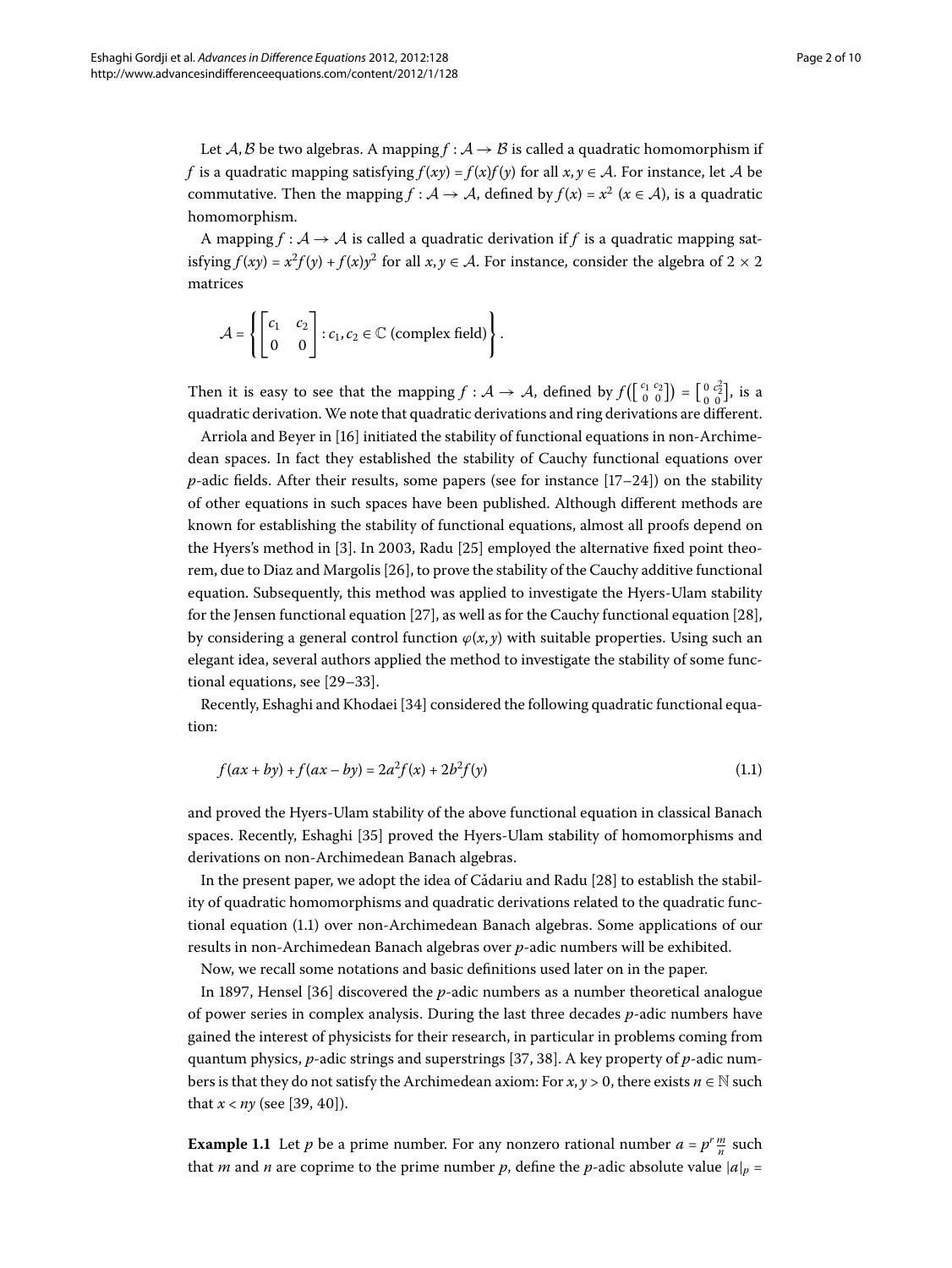$p^{-r}.$  Then  $\parallel$  is a non-Archimedean norm on  $\mathbb Q.$  The completion of  $\mathbb Q$  with respect to  $\parallel$  is denoted by  $\mathbb{Q}_p$  and is called the *p*-adic number field. Note that if  $p \geq 3$ , then  $|2^n| = 1$  in for each integer *n*.

Let K denote a field and function (valuation absolute) |  $\cdot$  | from K into [0,  $\infty$ ). A non-Archimedean valuation is a function  $|\cdot|$  that satisfies the strong triangle inequality; namely,  $|x + y| < \max\{|x|, |y|\} < |x| + |y|$  for all  $x, y \in \mathbb{K}$ . The associated field K is referred to as a non-Archimedean field. Clearly,  $|1| = |-1| = 1$  and  $|n| \le 1$  for all  $n \ge 1$ . A trivial example of a non-Archimedean valuation is the function  $|\cdot|$  taking everything except 0 into 1 and  $|0| = 0$ . We always assume in addition that  $|\cdot|$  is nontrivial, *i.e.*, there is a  $z \in \mathbb{K}$  such that  $|z| \neq 0, 1$ .

Let *X* be a linear space over a field  $\mathbb{K}$  with a non-Archimedean nontrivial valuation |·|. A function  $\|\cdot\|$ :  $X \to [0,\infty)$  is said to be a non-Archimedean norm if it is a norm over K with the strong triangle inequality (ultrametric); namely,  $||x + y|| \leq \max\{||x||, ||y||\}$ for all  $x, y \in X$ . Then  $(X, \|\cdot\|)$  is called a non-Archimedean space. In any such a space a sequence  $\{x_n\}_{n\in\mathbb{N}}$  is Cauchy if and only if  $\{x_{n+1} - x_n\}_{n\in\mathbb{N}}$  converges to zero. By a complete non-Archimedean space we mean one in which every Cauchy sequence is convergent. A non-Archimedean Banach algebra is a complete non-Archimedean algebra A which satisfies  $||xy|| \le ||x|| ||y||$  for all  $x, y \in A$ . For more details the reader is referred to [41, 42].

Let *X* be a nonempty set and  $d: X \times X \rightarrow [0, \infty]$  satisfying:  $d(x, y) = 0$  if and only if  $x = y$ ,  $d(x, y) = d(y, x)$  and  $d(x, z) \le \max\{d(x, y), d(y, z)\}\$  (strong triangle inequality), for all  $x, y, z \in X$ . Then  $(X, d)$  is called a non-Archimedean generalized metric space.  $(X, d)$  is called complete if every *d*-Cauchy sequence in *X* is *d*-convergent.

Using the strong triangle inequality in the proof of the main result of [26], we get to the following result:

**Theorem 1.2** (Non-Archimedean Alternative Contraction Principle) If  $(\Omega, d)$  is a non-*Archimedean generalized complete metric space and*  $T : \Omega \to \Omega$  *a strictly contractive mapping (that is*  $d(T(x), T(y)) \le Ld(x, y)$ *, for all*  $x, y \in T$  *and a Lipschitz constant L < 1). Let*  $x \in \Omega$ , then either

- *(i)*  $d(T^n(x), T^{n+1}(x)) = \infty$  *for all*  $n > 0$ *, or*
- *(ii)* there exists some  $n_0 \ge 0$  such that  $d(T^n(x), T^{n+1}(x)) < \infty$  for all  $n \ge n_0$ ; *the sequence* {*T<sup>n</sup>*(*x*)} *is convergent to a fixed point x*\* *of T; x*\* *is the unique fixed point of T in the set*

$$
\Lambda = \left\{ y \in \Omega : d\big(T^{n_0}(x), y\big) < \infty \right\}
$$

*and*  $d(y, x^*) \le d(y, T(y))$  for all y in this set.

# **2 Non-Archimedean approximately quadratic homomorphisms and quadratic derivations**

Hereafter, unless otherwise stated, we will assume that  $A$  and  $B$  are two non-Archimedean Banach algebras. Also, let  $|4| < 1$ ; and we assume that  $4 \neq 0$  in K (*i.e.*, the characteristic of  $\mathbb K$  is not 4).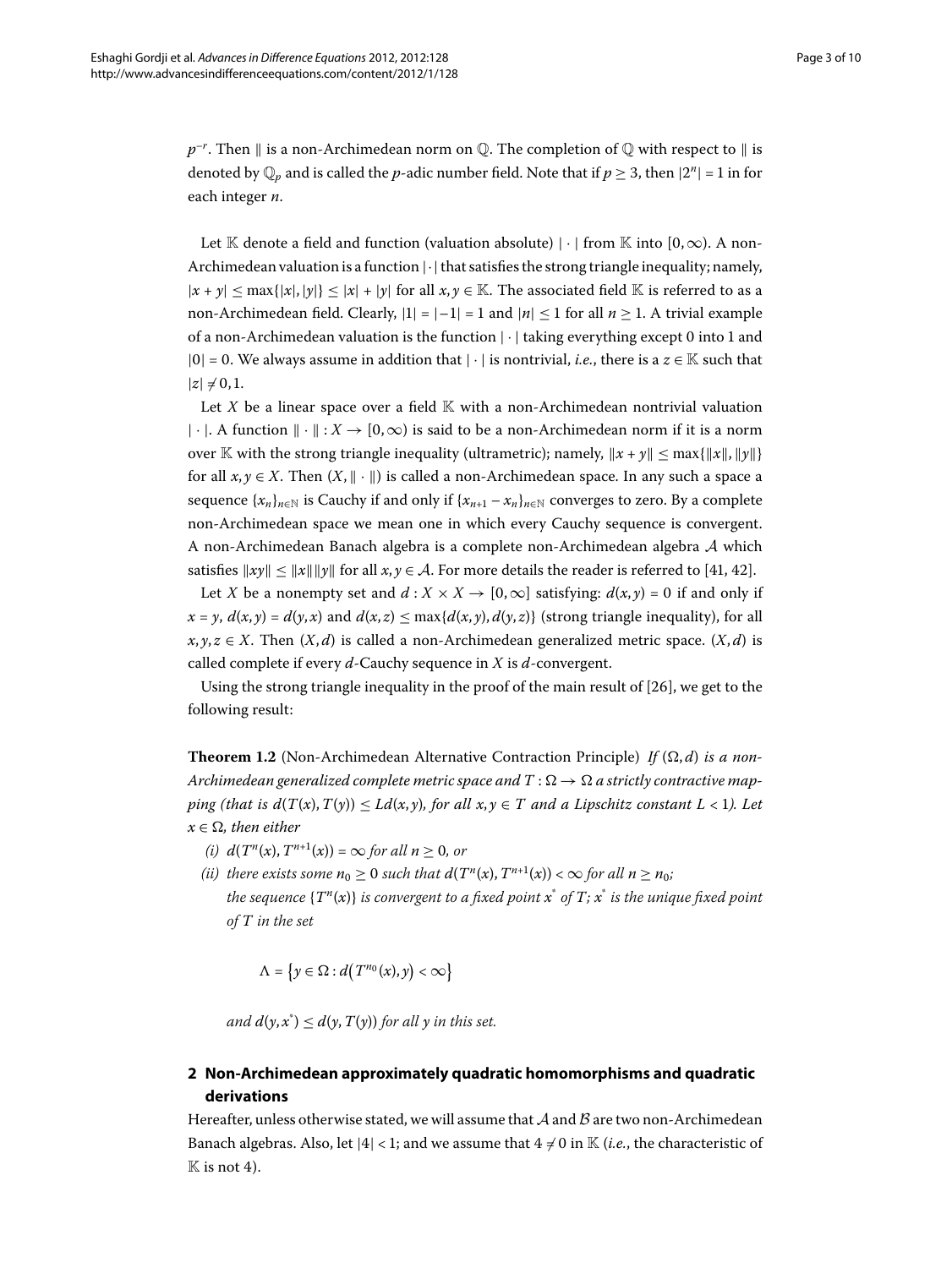<span id="page-3-9"></span>**Theorem 2.1** *Let*  $l \in \{-1,1\}$  *be fixed and let*  $f : A \rightarrow B$  *be a mapping with*  $f(0) = 0$  *for which there exists a function*  $\varphi : A^4 \to [0, \infty)$  *such that* 

<span id="page-3-7"></span><span id="page-3-0"></span>
$$
\|f(ax+by)+f(ax-by)+f(zw)-2a^2f(x)-2b^2f(y)-f(z)f(w)\| \leq \varphi(x,y,z,w) \qquad (2.1)
$$

*for all x*, *y*, *z*,*w* ∈ A *and nonzero fixed integers a, b. If there exists an L* < *such that*

<span id="page-3-8"></span>
$$
\varphi(x, y, z, w) \le |4|^{\ell(\ell+2)} L \varphi\left(\frac{x}{2^{\ell}}, \frac{y}{2^{\ell}}, \frac{z}{2^{\ell}}, \frac{w}{2^{\ell}}\right) \tag{2.2}
$$

*for all x, y, z, w*  $\in$  *A. Then there exists a unique quadratic homomorphism*  $H: A \rightarrow B$  *such that*

$$
\|f(x) - \mathcal{H}(x)\| \le \frac{L^{\frac{1-\ell}{2}}}{|4|} \psi(x)
$$
 (2.3)

*for all*  $x \in A$ *, where* 

<span id="page-3-1"></span>
$$
\psi(x) := \max \left\{ \varphi\left(\frac{x}{a}, \frac{x}{b}, 0, 0\right), \varphi\left(\frac{x}{a}, 0, 0, 0\right), \frac{1}{|2b^2|} \varphi(x, x, 0, 0), \frac{1}{|2b^2|} \varphi(x, -x, 0, 0), \varphi\left(0, \frac{x}{b}, 0, 0\right) \right\}.
$$

*Proof* Letting  $z = w = 0$  in (2.1), we get

<span id="page-3-3"></span><span id="page-3-2"></span>
$$
\|f(ax+by)+f(ax-by)-2a^2f(x)-2b^2f(y)\| \le \varphi(x,y,0,0) \tag{2.4}
$$

for all  $x, y \in A$ . Setting  $y = -y$  in (2.4), we get

$$
||f(ax - by) + f(ax + by) - 2a^2 f(x) - 2b^2 f(-y)|| \le \varphi(x, -y, 0, 0)
$$
\n(2.5)

for all  $x, y \in A$ . It follows from (2.4) and (2.5) that

<span id="page-3-6"></span><span id="page-3-4"></span>
$$
||2b^2 f(y) - 2b^2 f(-y)|| \le \max\{\varphi(x, y, 0, 0), \varphi(x, -y, 0, 0)\}\
$$
 (2.6)

for all  $x, y \in A$ [.](#page-3-1) Putting  $y = 0$  in (2.4), we get

$$
||2f(ax) - 2a^2 f(x)|| \le \varphi(x, 0, 0, 0)
$$
\n(2.7)

for all  $x \in A$ . Setting  $x = 0$  in (2.4), we get

<span id="page-3-5"></span>
$$
\|f(by) + f(-by) - 2b^2 f(y)\| \le \varphi(0, y, 0, 0)
$$
\n(2.8)

for all  $\gamma \in \mathcal{A}$ [.](#page-3-3) Putting  $\gamma = by$  in (2.6), we get

$$
||f(by) - f(-by)|| \le \max\left\{\frac{1}{|2b^2|}\varphi(x, by, 0, 0), \frac{1}{|2b^2|}\varphi(x, -by, 0, 0)\right\}
$$
 (2.9)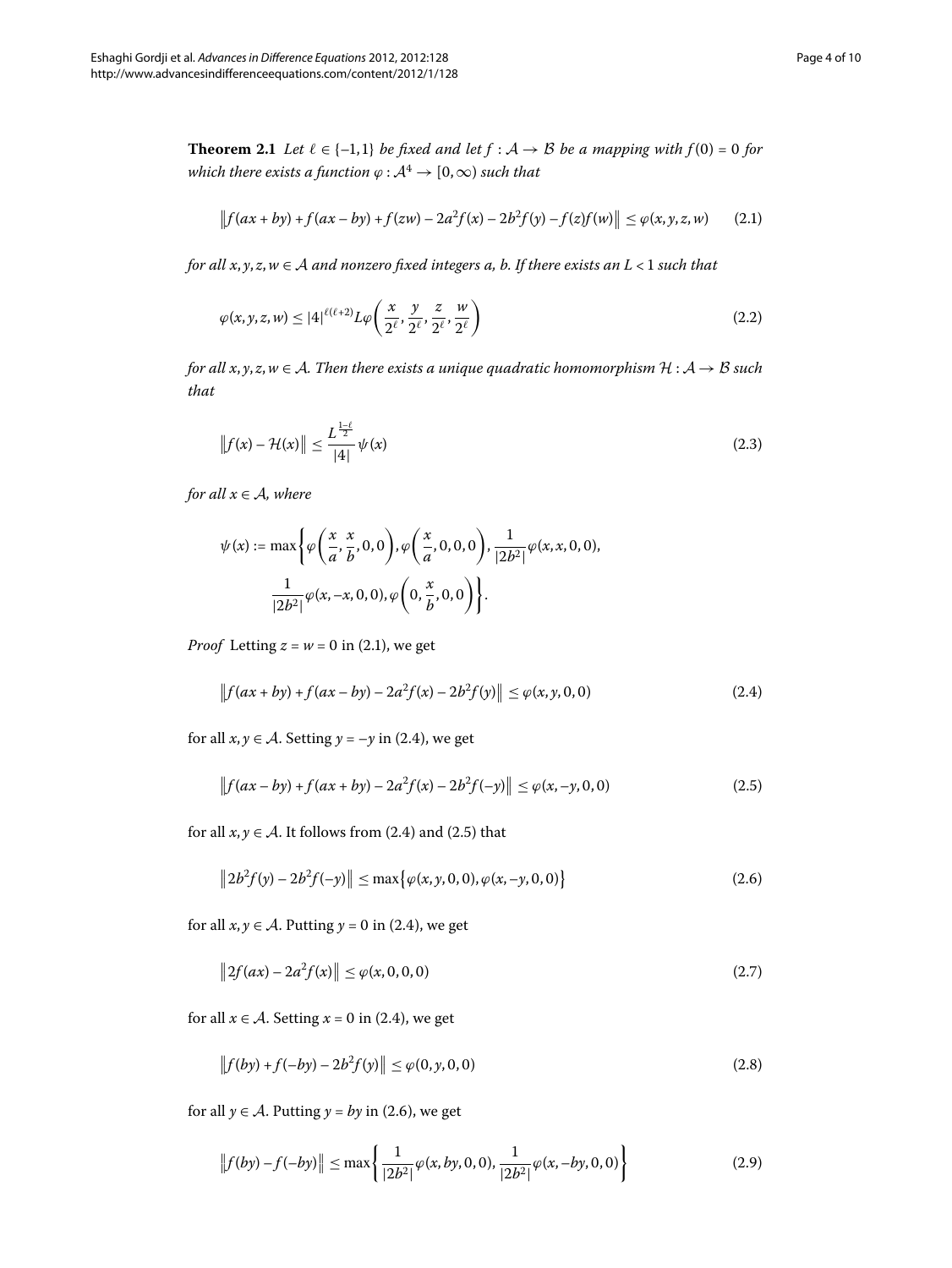for all  $x, y \in A$ [.](#page-3-5) It follows from (2.8) and (2.9) that

<span id="page-4-1"></span><span id="page-4-0"></span>
$$
||2f(by) - 2b^2 f(y)|| \le \max\left\{\frac{1}{|2b^2|}\varphi(x, by, 0, 0), \frac{1}{|2b^2|}\varphi(x, -by, 0, 0), \varphi(0, y, 0, 0)\right\}
$$
(2.10)

for all  $x, y \in A$ [.](#page-3-1) Replacing  $x$  and  $y$  by  $\frac{x}{a}$  and  $\frac{x}{b}$  in (2.4), respectively, we get

<span id="page-4-2"></span>
$$
\left\| f(2x) - 2a^2 f\left(\frac{x}{a}\right) - 2b^2 f\left(\frac{x}{b}\right) \right\| \le \varphi\left(\frac{x}{a}, \frac{x}{b}, 0, 0\right) \tag{2.11}
$$

<span id="page-4-3"></span>for all  $x \in A$ . Setting  $x = \frac{x}{a}$  in (2.7), we get

$$
\left\|2a^2f\left(\frac{x}{a}\right) - 2f(x)\right\| \le \varphi\left(\frac{x}{a}, 0, 0, 0\right) \tag{2.12}
$$

for all  $x \in A$ . Putting  $y = \frac{x}{b}$  in (2.10), we get

<span id="page-4-4"></span>
$$
\left\|2b^2f\left(\frac{x}{b}\right)-2f(x)\right\|
$$
  
\n
$$
\leq \max\left\{\frac{1}{|2b^2|}\varphi(x,x,0,0),\frac{1}{|2b^2|}\varphi(x,-x,0,0),\varphi\left(0,\frac{x}{b},0,0\right)\right\}
$$
\n(2.13)

for all  $x \in A$ [.](#page-4-2) It follows from (2.11), (2.12) and (2.13) that

$$
\|f(2x) - 4f(x)\| \le \psi(x) \tag{2.14}
$$

for all  $x \in A$ . For every  $g, h: A \rightarrow B$ , define

$$
d(g,h) := \inf \bigl\{ C \in (0,\infty) : \bigl\| g(x) - h(x) \bigr\| \le C \psi(x), \forall x \in \mathcal{A} \bigr\}.
$$

Hence, *d* defines a complete generalized non-Archimedean metric on  $\Omega$  := {*g*|*g* : *A*  $\rightarrow$  $\mathcal{B}, g(0) = 0$ } (see [\[](#page-8-18)27, 28, 33[\]](#page-8-21)). Let  $T : \Omega \to \Omega$  be defined by  $Tg(x) = \frac{1}{4^{\ell}}g(2^{\ell}x)$  for all  $x \in \mathcal{A}$ and all *g*  $\in \Omega$ . If for some *g*, *h*  $\in \Omega$  and *C* > 0,

$$
\|g(x)-h(x)\|\leq C\psi(x)
$$

for all  $x \in A$ , then

$$
||Tg(x) - Th(x)|| \le \frac{1}{|4|^{\ell}} ||g(2^{\ell}x) - h(2^{\ell}x)|| \le \frac{C}{|4|^{\ell}} \psi(2^{\ell}x) \le LC\psi(x)
$$

for all  $x \in A$ , so

$$
d(Tg, Th) \leq Ld(g, h).
$$

Hence  $T$  is a strictly contractive mapping on  $\Omega$  with the Lipschitz constant  $L$ . It follows from  $(2.14)$  by using  $(2.2)$  that

$$
\left\|f(x) - 4f\left(\frac{x}{2}\right)\right\| \le \psi\left(\frac{x}{2}\right) \le \frac{L}{|4|} \psi(x)
$$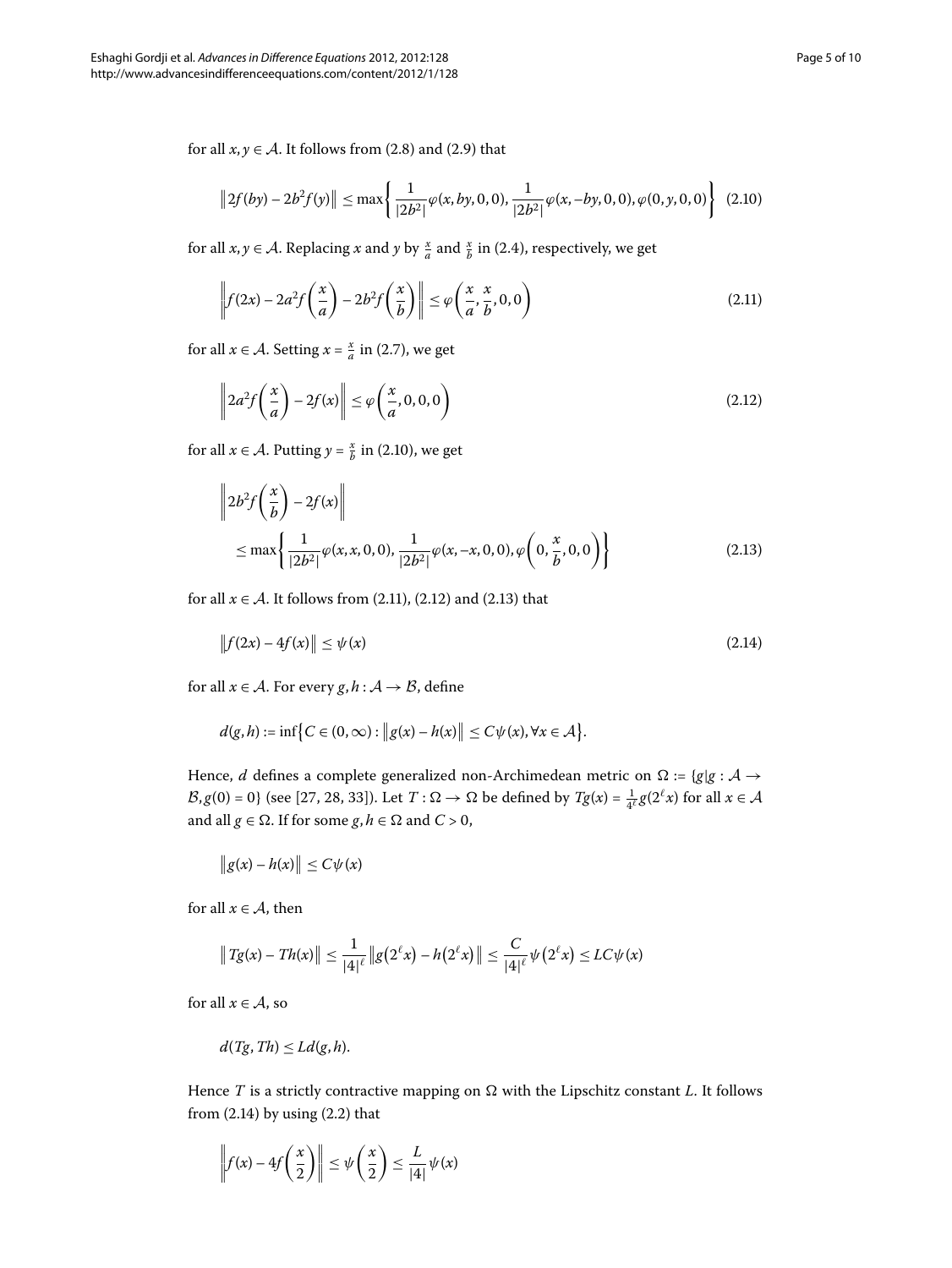and

<span id="page-5-0"></span>
$$
\left\|f(x) - \frac{1}{4}f(2x)\right\| \le \frac{1}{|4|}\psi(x)
$$

for all  $x \in \mathcal{A}$ , that is,  $d(f, Tf) \leq \frac{L^{\frac{1-\ell}{2}}}{|4|} < \infty$ .

Now, by the non-Archimedean alternative contraction principle, *T* has a unique fixed point  $H : A \rightarrow B$  in the set  $\Lambda = \{g \in \Omega : d(f, g) < \infty\}$ , which H is defined by

<span id="page-5-1"></span>
$$
\mathcal{H}(x) = \lim_{n \to \infty} T^n f(x) = \lim_{n \to \infty} \frac{1}{4^{\ell n}} f(2^{\ell n} x)
$$
\n(2.15)

for all  $x \in A$ [.](#page-3-7) By (2.2),

$$
\lim_{n \to \infty} \frac{1}{|4|^{\ell(\ell+2)n}} \varphi\left(2^{\ell n} x, 2^{\ell n} y, 2^{\ell n} z, 2^{\ell n} w\right) = 0
$$
\n(2.16)

for all  $x, y, z, w \in A$ [.](#page-5-1) It follows from (2.1), (2.15) and (2.16) that

$$
\|\mathcal{H}(ax + by) + \mathcal{H}(ax - by) - 2a^2 \mathcal{H}(x) - 2b^2 \mathcal{H}(y)\|
$$
  
\n
$$
= \lim_{n \to \infty} \frac{1}{|4|^{ln}} \|f(2^{\ell n}ax + 2^{\ell n}by) + f(2^{\ell n}ax - 2^{\ell n}by) - 2a^2 f(2^{\ell n}x) - 2b^2 f(2^{\ell n}y)\|
$$
  
\n
$$
\leq \lim_{n \to \infty} \frac{1}{|4|^{ln}} \varphi(2^{\ell n}x, 2^{\ell n}y, 0, 0)
$$
  
\n
$$
\leq \lim_{n \to \infty} \frac{1}{|4|^{(\ell + 2)n}} \varphi(2^{\ell n}x, 2^{\ell n}y, 0, 0) = 0
$$

for all  $x, y \in A$ . This shows that  $H$  is quadratic. Also,

$$
\| \mathcal{H}(zw) - \mathcal{H}(z)\mathcal{H}(w) \| = \lim_{n \to \infty} \frac{1}{|4|^{2\ell n}} \| f(4^{\ell n}zw) - f(2^{\ell n}z)f(2^{\ell n}w) \|
$$
  

$$
\leq \lim_{n \to \infty} \frac{1}{|4|^{2\ell n}} \varphi(0, 0, 2^{\ell n}z, 2^{\ell n}w)
$$
  

$$
\leq \lim_{n \to \infty} \frac{1}{|4|^{2(\ell+2)n}} \varphi(0, 0, 2^{\ell n}z, 2^{\ell n}w) = 0
$$

for all  $z, w \in A$ . Therefore, H is a quadratic homomorphism. Moreover, by the non-Archimedean alternative contraction principle,

$$
d(f,\mathcal{H})\leq d(f,Tf)\leq \frac{L^{\frac{1-\ell}{2}}}{|4|}.
$$

This implies the inequality  $(2.3)$  holds.

**Corollary 2.2** Let A, B be non-Archimedean Banach algebras over  $\mathbb{Q}_2$ ,  $\ell \in \{-1,1\}$  be fixed *and*  $\theta$ , *r* be non-negative real numbers such that  $\ell r > 2\ell(\ell + 2)$ . Suppose that a mapping  $f : A \rightarrow B$  *satisfies*  $f(0) = 0$  *and* 

$$
||f(ax + by) + f(ax - by) + f(zw) - 2a^2 f(x) - 2b^2 f(y) - f(z)f(w)||
$$
  
\n
$$
\leq \theta (||x||^r + ||y||^r + ||z||^r + ||w||^r)
$$

 $\Box$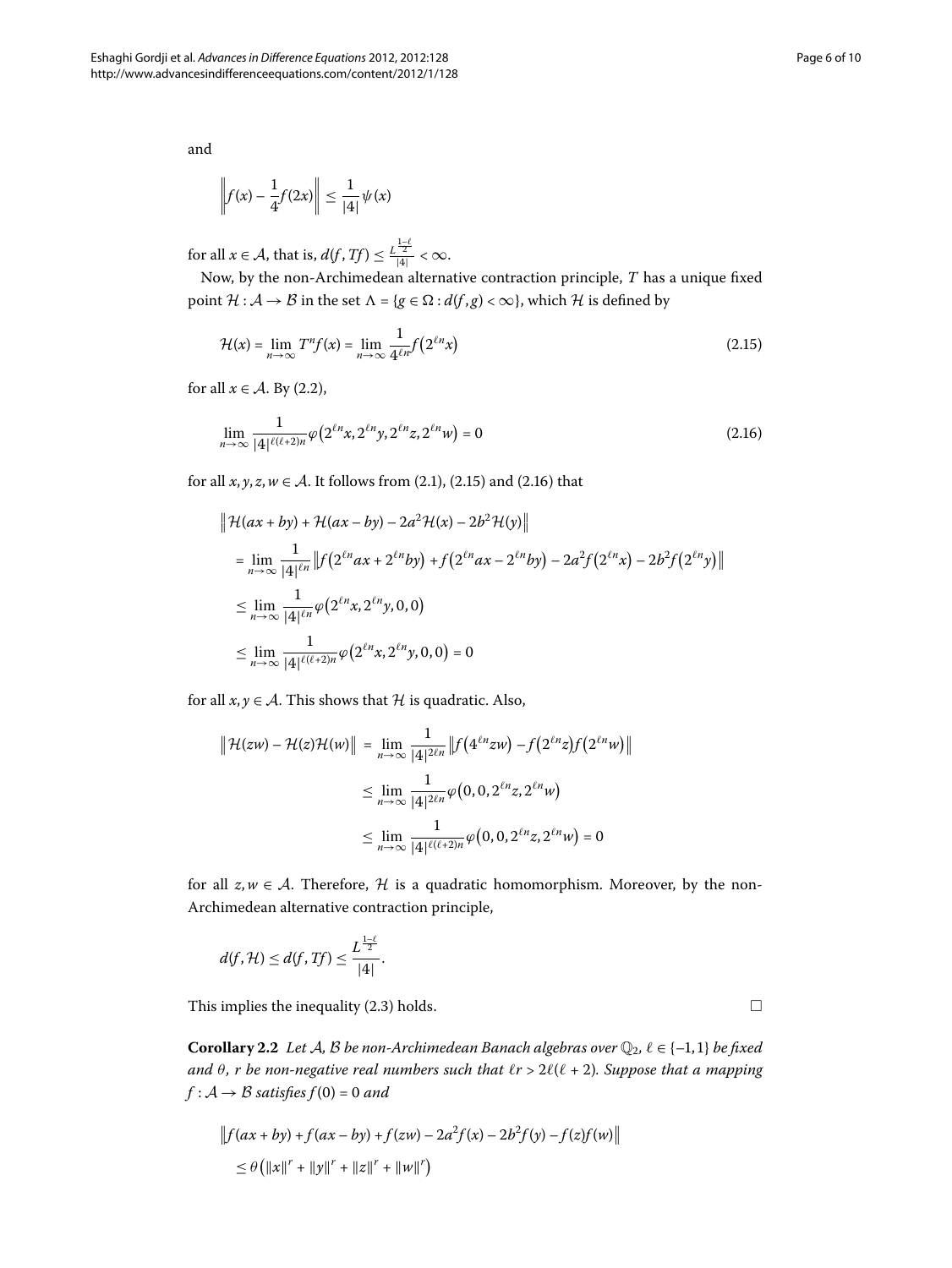*for all*  $x, y, z, w \in A$ *, where a, b are positive fixed integers. Then there exists a unique quadratic homomorphism H* : A → B *such that*

$$
||f(x) - \mathcal{H}(x)|| \le 2^{\frac{\ell(4-r)+r}{2}}\theta ||x||^r \begin{cases} 4, & \gcd(a,2) = \gcd(b,2) = 1; \\ \max\{1+2^{ir},4\}, & a = k2^i, \gcd(b,2) = 1; \\ \max\{1+2^{jr},2^{2j+2}\}, & \gcd(a,2) = 1, b = m2^i; \\ \max\{2^{ir}+2^{jr},2^{2j+2}\}, & a = k2^i, b = m2^i; \end{cases}
$$

*for all*  $x \in A$ *, where i, j, k, m*  $\geq 1$  *are integers and*  $gcd(k, 2) = gcd(m, 2) = 1$ *.* 

*Proof* The proof follows from Theorem 2.1, by taking

$$
\varphi(x, y, z, w) = \theta (||x||^{r} + ||y||^{r} + ||z||^{r} + ||w||^{r})
$$

for all *x*, *y*, *z*, *w*  $\in$  *A*. Then we choose *L* =  $2^{\ell(2\ell+4-r)}$  and we get the desired result.  $\Box$ 

**Corollary 2.3** Let A, B be non-Archimedean Banach algebras over  $\mathbb{Q}_2$ ,  $\ell \in \{-1,1\}$  be fixed *and*  $\delta$ *, s be non-negative real numbers such that*  $\ell$ *s* >  $2\ell(\ell + 2)$ *. Suppose that a mapping*  $f : A \rightarrow B$  *satisfies*  $f(0) = 0$  *and* 

$$
||f(ax + by) + f(ax - by) + f(zw) - 2a^2 f(x) - 2b^2 f(y) - f(z)f(w)||
$$
  
\$\leq \delta \max{||x||^s, ||y||^s, ||z||^s, ||w||^s}\$

*for all x*, *y*, *z*,*w* ∈ A*, where a, b are positive fixed integers. Then there exists a unique quadratic homomorphism H* :  $A \rightarrow B$  *such that* 

$$
||f(x) - \mathcal{H}(x)||
$$
  
\n
$$
\leq 2^{\frac{\ell(4-s)+s}{2}} \delta ||x||^s \begin{cases} 2, & \text{gcd}(a,2) = \text{gcd}(b,2) = 1; \\ \max\{2^{is}, 2\}, & a = k2^i, \text{gcd}(b,2) = 1; \\ \max\{2^{is}, 2^{2j+1}\}, & \text{gcd}(a,2) = 1, b = m2^j \lor a = k2^i, b = m2^j \ (j \ge i); \\ \max\{2^{is}, 2^{2j+1}\}, & a = k2^i, b = m2^j \ (i \ge j); \end{cases}
$$

<span id="page-6-0"></span>*for all*  $x \in A$ *, where i, j, k, m*  $\geq 1$  *are integers and*  $gcd(k, 2) = gcd(m, 2) = 1$ *.* 

**Theorem 2.4** Let  $l \in \{-1,1\}$  be fixed and let  $f : A \rightarrow A$  be a mapping with  $f(0) = 0$  if  $\ell = -1$ , for which there exists a function  $\varphi : A^4 \to [0, \infty)$  satisfying (2.2) and

<span id="page-6-1"></span>
$$
\|f(ax + by) + f(ax - by) + f(zw) - 2a^2 f(x) - 2b^2 f(y) - z^2 f(w) - f(z)w^2\|
$$
  
 
$$
\leq \varphi(x, y, z, w)
$$
 (2.17)

*for all x*, *y*, *z*,*w* ∈ A *and nonzero fixed integers a, b. Then there exists a unique quadratic derivation*  $D: A \rightarrow A$  *such that* 

$$
\|f(x) - \mathcal{D}(x)\| \le \frac{L^{\frac{1-\ell}{2}}}{|4|} \psi(x)
$$
\n(2.18)

*for all*  $x \in A$ *, where*  $\psi(x)$  *is defined as in Theorem 2[.](#page-3-9)1.*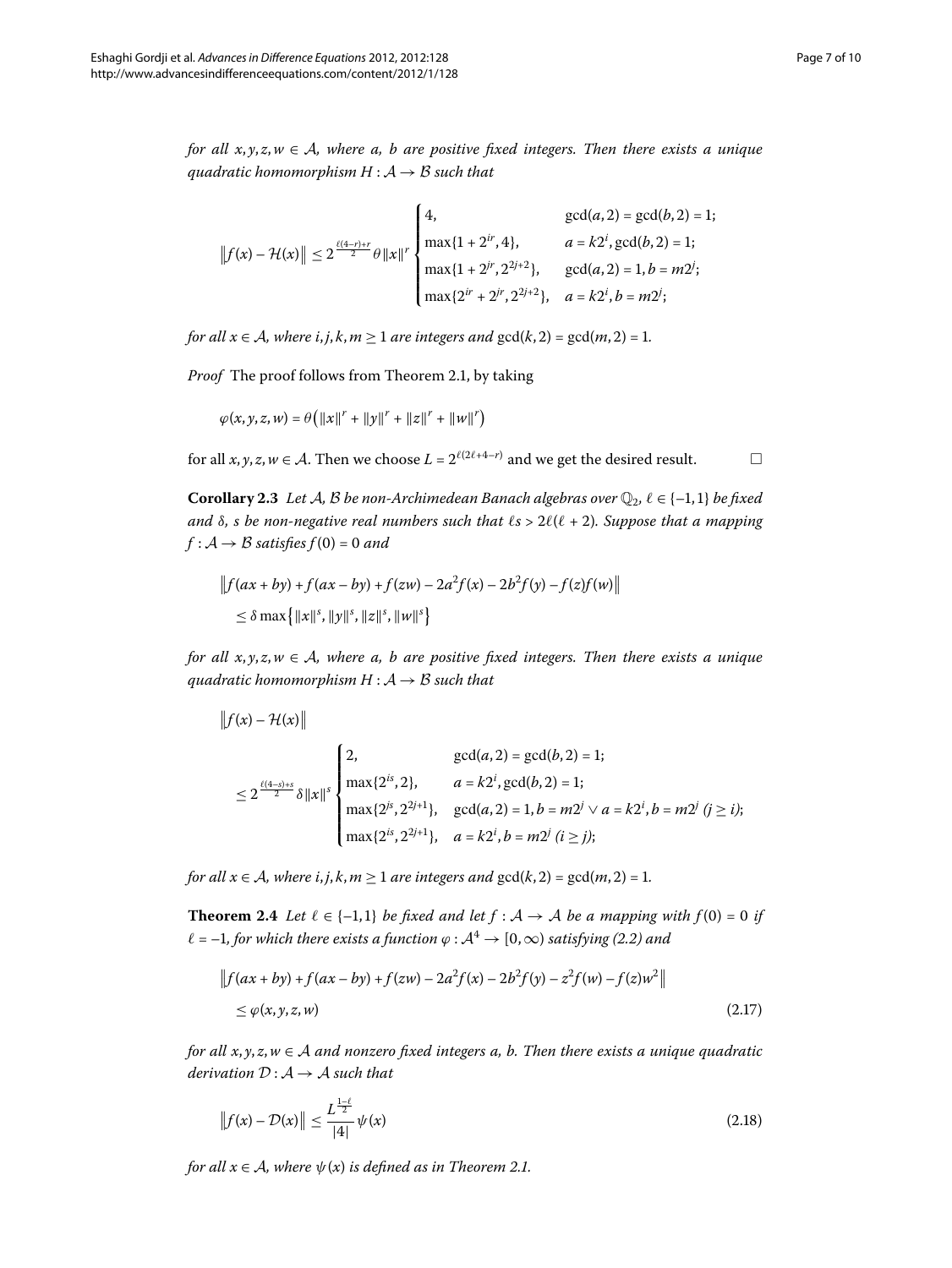*Proof* By (2.2), if  $\ell = 1$ , we obtain  $\varphi(0, 0, 0, 0) = 0$ . Letting  $x = y = z = w = 0$  in (2.17), we get  $f(0) \le \varphi(0, 0, 0, 0)$ . So  $f(0) = 0$  for  $\ell = 1$ .

By the same reasoning as that in the proof of Theorem 2[.](#page-3-9)1, there exists a unique quadratic mapping  $\mathcal{D} : A \to A$  satisfying (2.18). The mapping  $\mathcal{D} : A \to A$  is given by  $\mathcal{D}(x) = \lim_{n \to \infty} T^n f(x) = \lim_{n \to \infty} \frac{1}{4^{\ell n}} f(2^{\ell n} x)$  for all  $x \in \mathcal{A}$ . It follows from (2.17) that

$$
\|D(zw) - z^2 D(w) - D(z)w^2\|
$$
  
\n
$$
= \lim_{n \to \infty} \frac{1}{|4|^{2\ell n}} \|f(4^{\ell n}zw) - (2^{\ell n}z)^2 f(2^{\ell n}w) - f(2^{\ell n}z)(2^{\ell n}w)^2\|
$$
  
\n
$$
\leq \lim_{n \to \infty} \frac{1}{|4|^{2\ell n}} \varphi(0, 0, 2^{\ell n}z, 2^{\ell n}w)
$$
  
\n
$$
\leq \lim_{n \to \infty} \frac{1}{|4|^{(\ell + 2)n}} \varphi(0, 0, 2^{\ell n}z, 2^{\ell n}w) = 0
$$

for all  $z, w \in A$ . Therefore  $D : A \rightarrow A$  is a quadratic derivation satisfying (2.18).

Very recently, J. M. Rassias [43] considered the Cauchy difference controlled by the product and sum of powers of norms, that is,  $\theta \{ ||x||^p ||y||^p + (||x||^{2p} + ||y||^{2p}) \}.$ 

**Corollary 2.5** Let A be a non-Archimedean Banach algebra over  $\mathbb{Q}_2$ ,  $\ell \in \{-1,1\}$  be fixed *and*  $\varepsilon$ ,  $p$ ,  $q$  be non-negative real numbers such that  $\ell(p + q) > 2\ell(\ell + 2)$ . Suppose that a *mapping*  $f : A \rightarrow A$  *satisfies* 

$$
||f(ax + by) + f(ax - by) + f(zw) - 2a^2 f(x) - 2b^2 f(y) - z^2 f(w) - f(z)w^2||
$$
  
 
$$
\leq \varepsilon (||x||^p ||y||^q + ||z||^p ||w||^q)
$$

*for all x*, *y*, *z*,*w* ∈ A*, where a, b are positive fixed integers. Then there exists a unique quadratic derivation*  $D: A \rightarrow A$  *such that* 

$$
||f(x) - \mathcal{D}(x)||
$$
  
\n
$$
\leq 2^{\frac{\ell(4-p-q)+p+q}{2}} \varepsilon ||x||^{p+q}
$$
  
\n
$$
\begin{cases}\n2, & \gcd(a, 2) = \gcd(b, 2) = 1; \\
\max\{2^{ip}, 2\}, & a = k2^i, \gcd(b, 2) = 1; \\
\max\{2^{iq}, 2^{2j+1}\}, & \gcd(a, 2) = 1, b = m2^i; \\
\max\{2^{ip+jq}, 2^{2j+1}\}, & a = k2^i, b = m2^i;\n\end{cases}
$$

<span id="page-7-1"></span><span id="page-7-0"></span>*for all*  $x \in A$ *, where i, j, k, m*  $\geq 1$  *are integers and*  $gcd(k, 2) = gcd(m, 2) = 1$ *.* 

#### <span id="page-7-2"></span>**Competing interests**

**Authors' contributions**

The authors declare that they have no competing interests.

# All authors read and approved the final manuscript.

**Author details**

<sup>1</sup>Department of Mathematics, Semnan University, P.O. Box 35195-363, Semnan, Iran. <sup>2</sup>Center of Excellence in Nonlinear Analysis and Applications (CENAA), Semnan University, Semnan, Iran. 3Department of Mathematics, Research Institute for Natural Sciences, Hanyang University, Seoul, 133-791, Republic of Korea.

Received: 12 April 2012 Accepted: 16 July 2012 Published: 27 July 2012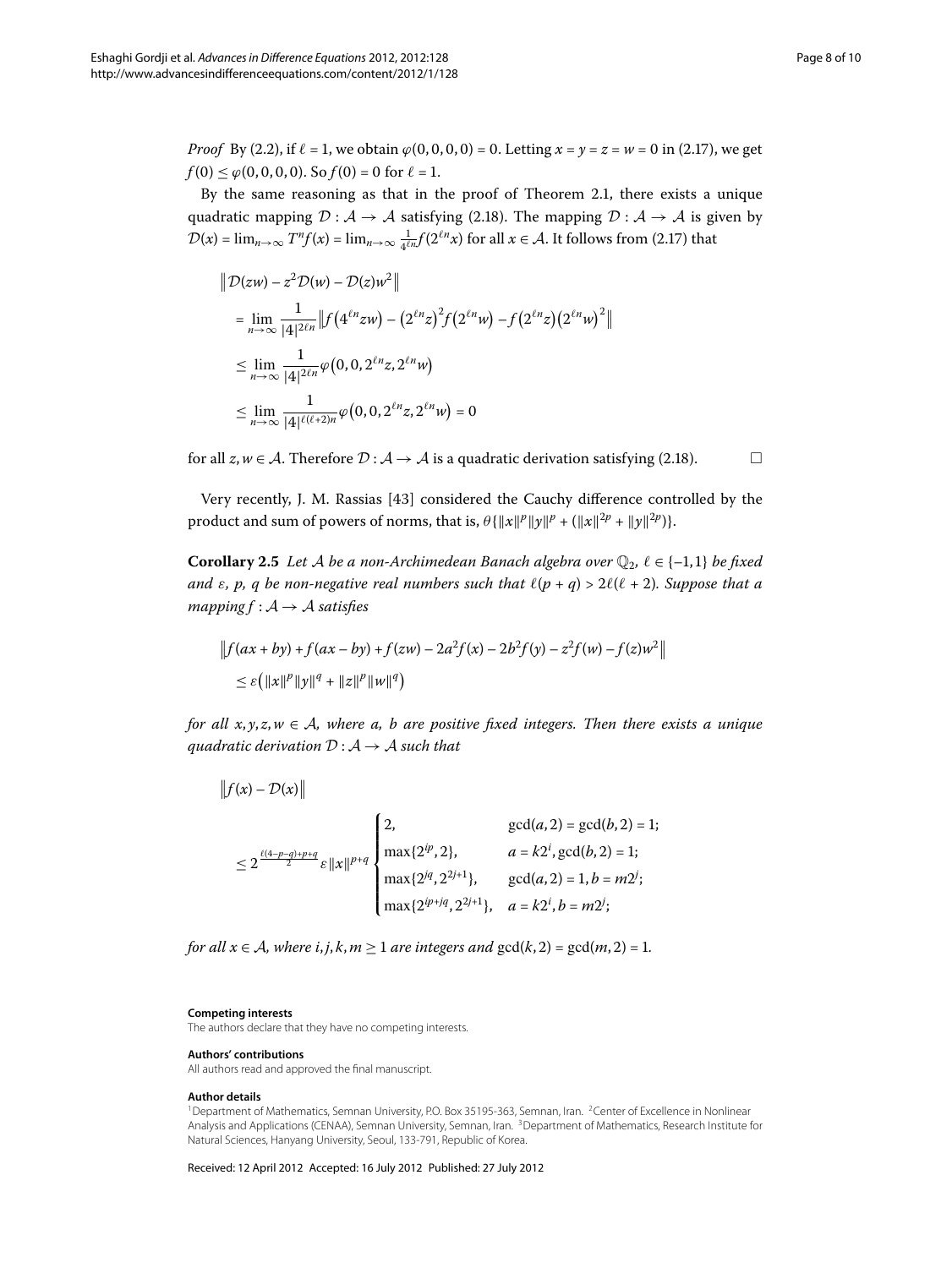#### <span id="page-8-8"></span><span id="page-8-7"></span><span id="page-8-6"></span><span id="page-8-5"></span><span id="page-8-4"></span><span id="page-8-3"></span><span id="page-8-2"></span><span id="page-8-1"></span><span id="page-8-0"></span>**References**

- 1. Pólya, G, Szegő, G: Aufgaben und Lehrsätze aus der Analysis, vol. I. Springer, Berlin (1925)
- 2. Ulam, SM: A Collection of Mathematical Problems. Interscience, New York (1960)
- 3. Hyers, DH: On the stability of the linear functional equation. Proc. Natl. Acad. Sci. USA 27, 222-224 (1941)
- 4. Aoki, T: On the stability of the linear transformation in Banach spaces. J. Math. Soc. Jpn. 2, 64-66 (1950)
- <span id="page-8-9"></span>5. Rassias, TM: On the stability of the linear mapping in Banach spaces. Proc. Am. Math. Soc. 72, 297-300 (1978)
- <span id="page-8-10"></span>6. Găvruta, P: A generalization of the Hyers-Ulam-Rassias stability of approximately additive mappings. J. Math. Anal. Appl. 184, 431-436 (1994)
- <span id="page-8-11"></span>7. Rassias, JM: On approximation of approximately linear mappings by linear mappings. J. Funct. Anal. 46, 126-130 (1982)
- <span id="page-8-12"></span>8. Rassias, JM: Solution of a problem of Ulam. J. Approx. Theory 57(3), 268-273 (1989)
- 9. Rassias, JM: On the stability of the Euler-Lagrange functional equation. Chin. J. Math. 20(2), 185-190 (1992)
- <span id="page-8-14"></span><span id="page-8-13"></span>10. Rassias, JM: Complete solution of the multi-dimensional problem of Ulam. Discuss. Math. 14, 101-107 (1994) 11. Găvruta, P: An answer to a question of John M. Rassias concerning the stability of Cauchy equation. In: Advances in
- Equations and Inequalities. Hardronic Math. Ser., pp. 67-71 (1999) 12. Bourgin, DG: Approximately isometric and multiplicative transformations on continuous function rings. Duke Math. J.
- 16, 385-397 (1949)
- 13. Badora, R: On approximate ring homomorphisms. J. Math. Anal. Appl. 276, 589-597 (2002)
- 14. Šemrl, P: The functional equation of multiplicative derivation is superstable on standard operator algebras. Integral Equ. Oper. Theory 18, 118-122 (1994)
- 15. Badora, R: On approximate derivations. Math. Inequal. Appl. 9, 167-173 (2006)
- 16. Arriola, LM, Beyer, WA: Stability of the Cauchy functional equation over p-adic fields. Real Anal. Exch. 31, 125-132 (2005/2006)
- 17. Cho, YJ, Park, C, Saadati, R: Functional inequalities in non-Archimedean Banach spaces. Appl. Math. Lett. 23, 1238-1242 (2010)
- 18. Cho, YJ, Saadati, R: Lattice non-Archimedean random stability of ACQ functional equation. Adv. Differ. Equ. 2011, 31 (2011)
- <span id="page-8-15"></span>19. Cho, YJ, Saadati, R, Vahidi, J: Approximation of homomorphisms and derivations on non-Archimedean Lie C\* -algebras via fixed point method. Discrete Dyn. Nat. Soc. 2012, Article ID 373904 (2012)
- <span id="page-8-17"></span><span id="page-8-16"></span>20. Eshaghi Gordji, M, Khodabakhsh, R, Khodaei, H, Park, C, Shin, DY: A functional equation related to inner product spaces in non-Archimedean normed spaces. Adv. Differ. Equ. 2011, 37 (2011)
- <span id="page-8-18"></span>21. Eshaghi Gordji, M, Khodaei, H, Khodabakhsh, R: General quartic-cubic-quadratic functional equation in non-Archimedean normed spaces. U. P. B. Sci. Bull., Ser. A 72, 69-84 (2010)
- <span id="page-8-19"></span>22. Eshaghi Gordji, M, Savadkouhi, MB: Stability of cubic and quartic functional equations in non-Archimedean spaces. Acta Appl. Math. 110, 1321-1329 (2010)
- <span id="page-8-20"></span>23. Eshaghi Gordji, M, Savadkouhi, MB: Stability of a mixed type cubic-quartic functional equation in non-Archimedean spaces. Appl. Math. Lett. 23, 1198-1202 (2010)
- 24. Najati, A, Cho, YJ: Generalized Hyers-Ulam stability of the pexiderized Cauchy functional equation in non-Archimedean spaces. Fixed Point Theory Appl. 2011, Article ID 309026 (2011)
- 25. Radu, V: The fixed point alternative and the stability of functional equations. Fixed Point Theory 4, 91-96 (2003)
- 26. Diaz, JB, Margolis, B: A fixed point theorem of the alternative for contractions on the generalized complete metric space. Bull. Am. Math. Soc. 126, 305-309 (1968)
- 27. Cădariu, L, Radu, V: Fixed points and the stability of Jensen's functional equation. J. Inequal. Pure Appl. Math. 4, Article ID 4 (2003)
- <span id="page-8-21"></span>28. Cădariu, L, Radu, V: On the stability of the Cauchy functional equation: A fixed point approach. Grazer Math. Ber. 346, 43-52 (2004)
- <span id="page-8-22"></span>29. Cădariu, L, Radu, V: Fixed point methods for the generalized stability of functional equations in a single variable. Fixed Point Theory Appl. 2008, Article ID 749392 (2008)
- <span id="page-8-23"></span>30. Cho, YJ, Kang, JI, Saadati, R: Fixed points and stability of additive functional equations on the Banach algebras. J. Comput. Anal. Appl. 14, 1103-1111 (2012)
- <span id="page-8-24"></span>31. Găvruta, P, Găvruta, L: A new method for the generalized Hyers-Ulam-Rassias stability. Int. J. Nonlinear Anal. Appl. 1(2), 11-18 (2010)
- <span id="page-8-26"></span><span id="page-8-25"></span>32. Jung, S, Kim, T: A fixed point approach to the stability of the cubic functional equation. Bol. Soc. Mat. Mexicana 12, 51-57 (2006)
- <span id="page-8-27"></span>33. Mirmostafaee, AK: Hyers-Ulam stability of cubic mappings in non-Archimedean normed spaces. Kyungpook Math. J. 50, 315-327 (2010)
- <span id="page-8-29"></span><span id="page-8-28"></span>34. Eshaghi Gordji, M, Khodaei, H: On the generalized Hyers-Ulam-Rassias stability of quadratic functional equations. Abstr. Appl. Anal. 2009, Article ID 923476 (2009)
- <span id="page-8-31"></span><span id="page-8-30"></span>35. Eshaghi Gordji, M: Nearly ring homomorphisms and nearly ring derivations on non-Archimedean Banach algebras. Abstr. Appl. Anal. 2010, Article ID 393247 (2010)
- 36. Hensel, K: Uber eine neue Begrundung der Theorie der algebraischen Zahlen. Jahresber. Dtsch. Math.-Ver. 6, 83-88 (1897)
- 37. Khrennikov, A: p-adic Valued Distributions in Mathematical Physics. Kluwer Academic, Dordrecht (1994)
- 38. Khrennikov, A: Non-Archimedean Analysis: Quantum Paradoxes, Dynamical Systems and Biological Models. Kluwer Academic, Dordrecht (1997)
- 39. Gouvêa, FQ: p-adic Numbers. Springer, Berlin (1997)
- 40. Vladimirov, VS, Volovich, IV, Zelenov, EI: p-adic Analysis and Mathematical Physics. World Scientific, Singapore (1994)
- 41. Murphy, GJ: Non-Archimedean Banach algebras. PhD thesis, University of Cambridge (1977)
- 42. Narici, L: Non-Archimedian Banach spaces and algebras. Arch. Math. 19, 428-435 (1968)
- 43. Ravi, K, Arunkumar, M, Rassias, JM: Ulam stability for the orthogonally general Euler-Lagrange type functional equation. Int. J. Math. Stat. 3, 36-46 (2008)
- 44. Bouikhalene, B, Elqorachi, E, Rassias, JM: The superstability of d'Alembert's functional equation on the Heisenberg group. Appl. Math. Lett. 23, 105-109 (2010)